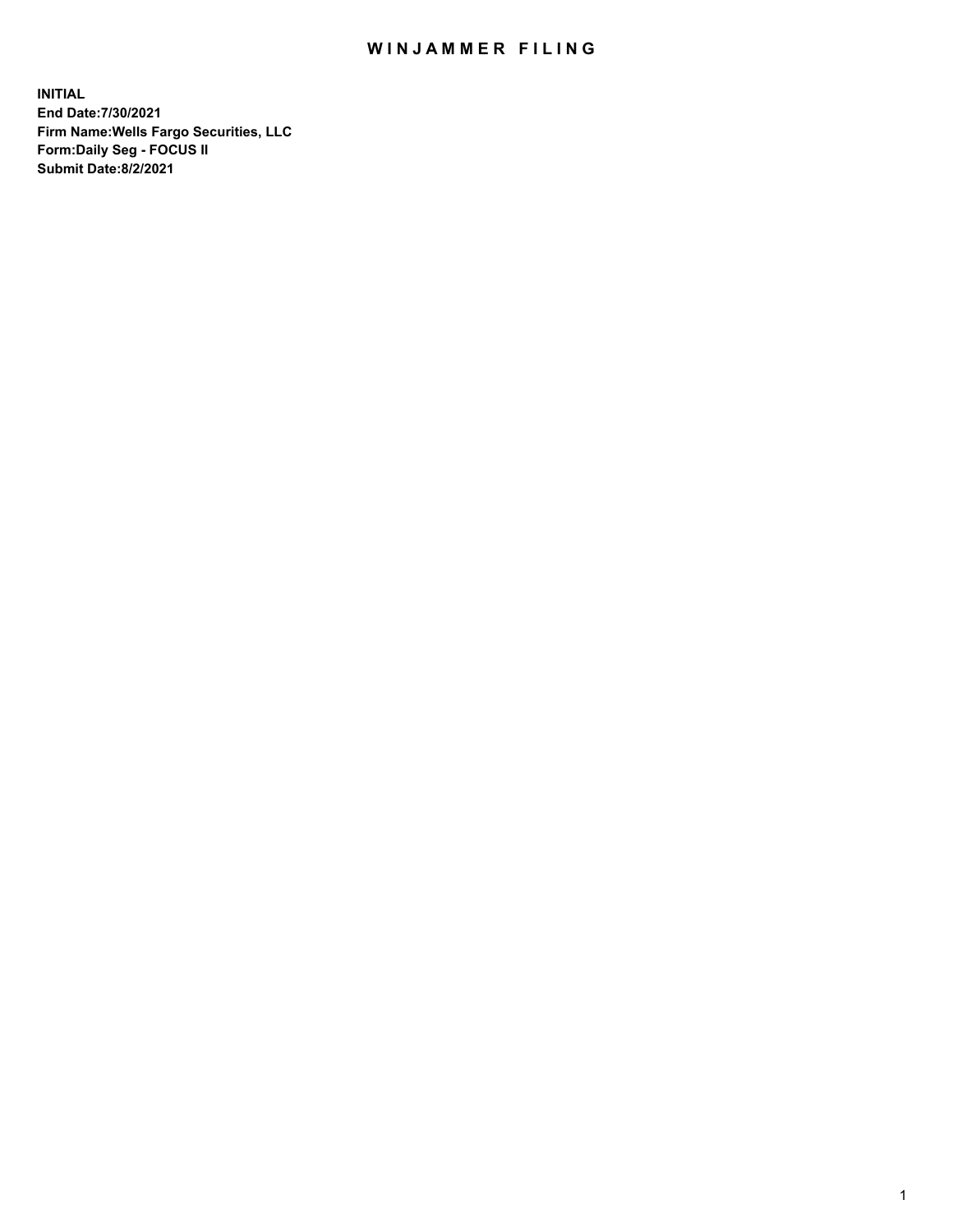**INITIAL End Date:7/30/2021 Firm Name:Wells Fargo Securities, LLC Form:Daily Seg - FOCUS II Submit Date:8/2/2021 Daily Segregation - Cover Page**

| Name of Company                                                                                                       | <b>Wells Fargo Securities LLC</b> |
|-----------------------------------------------------------------------------------------------------------------------|-----------------------------------|
| <b>Contact Name</b>                                                                                                   | <b>James Gnall</b>                |
|                                                                                                                       |                                   |
| <b>Contact Phone Number</b>                                                                                           | 917-699-6822                      |
| <b>Contact Email Address</b>                                                                                          | james.w.gnall@wellsfargo.com      |
|                                                                                                                       |                                   |
| FCM's Customer Segregated Funds Residual Interest Target (choose one):                                                |                                   |
| a. Minimum dollar amount: ; or                                                                                        | 270,000,000                       |
| b. Minimum percentage of customer segregated funds required:% ; or                                                    | <u>0</u>                          |
| c. Dollar amount range between: and; or                                                                               | 00                                |
| d. Percentage range of customer segregated funds required between:% and%.                                             | 0 <sub>0</sub>                    |
|                                                                                                                       |                                   |
| FCM's Customer Secured Amount Funds Residual Interest Target (choose one):<br>a. Minimum dollar amount: ; or          | 40,000,000                        |
| b. Minimum percentage of customer secured funds required:%; or                                                        | <u>0</u>                          |
| c. Dollar amount range between: and; or                                                                               | 00                                |
| d. Percentage range of customer secured funds required between: % and %.                                              | 0 <sub>0</sub>                    |
|                                                                                                                       |                                   |
| FCM's Cleared Swaps Customer Collateral Residual Interest Target (choose one):                                        |                                   |
| a. Minimum dollar amount: ; or                                                                                        | 375,000,000                       |
| b. Minimum percentage of cleared swaps customer collateral required:% ; or<br>c. Dollar amount range between: and; or | <u>0</u>                          |
| d. Percentage range of cleared swaps customer collateral required between:% and%.                                     | <u>00</u>                         |
|                                                                                                                       | 00                                |

Attach supporting documents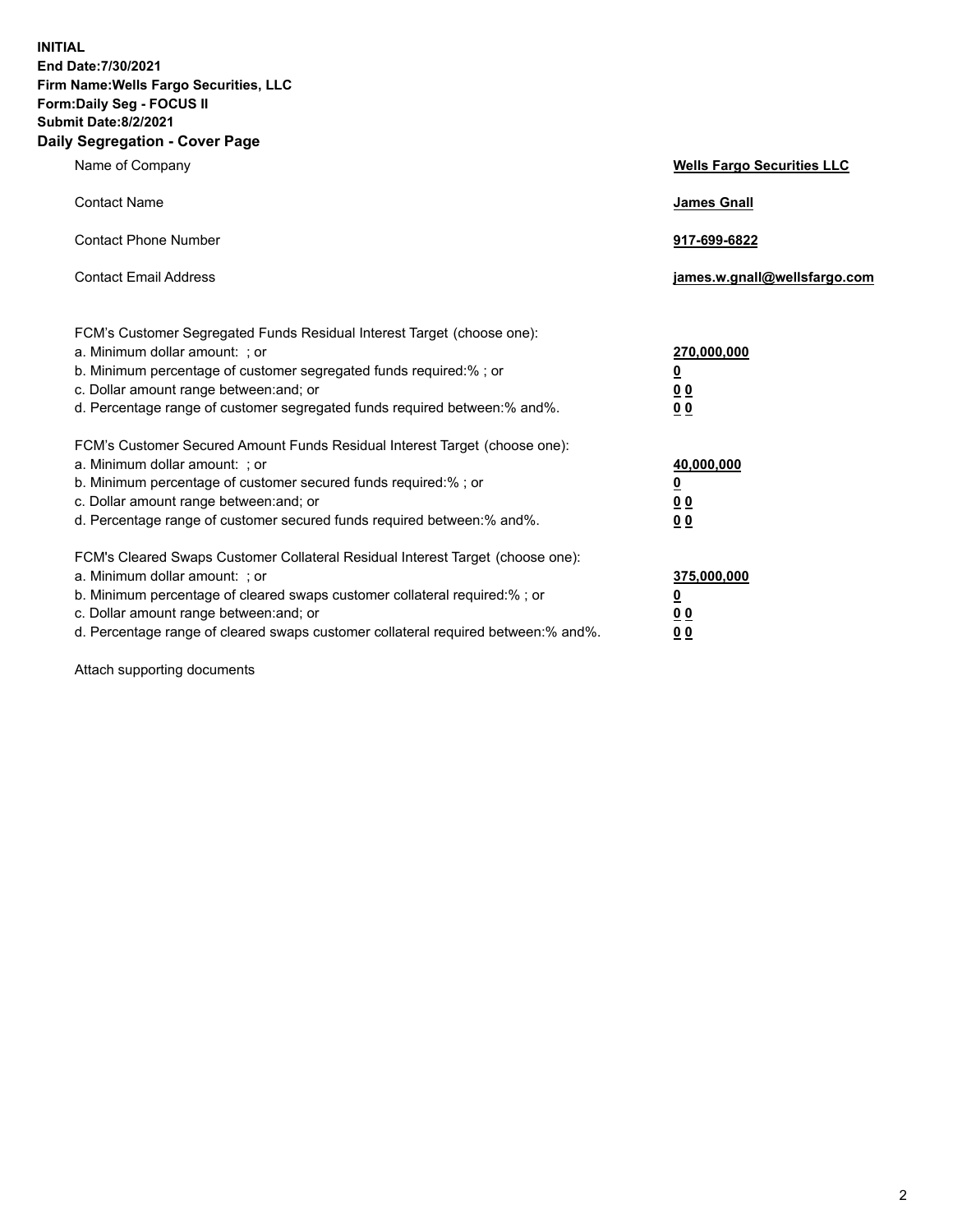**INITIAL End Date:7/30/2021 Firm Name:Wells Fargo Securities, LLC Form:Daily Seg - FOCUS II Submit Date:8/2/2021 Daily Segregation - Secured Amounts** Foreign Futures and Foreign Options Secured Amounts Amount required to be set aside pursuant to law, rule or regulation of a foreign government or a rule of a self-regulatory organization authorized thereunder **0** [7305] 1. Net ledger balance - Foreign Futures and Foreign Option Trading - All Customers A. Cash **221,054,647** [7315] B. Securities (at market) **206,071,877** [7317] 2. Net unrealized profit (loss) in open futures contracts traded on a foreign board of trade **-2,004,747** [7325] 3. Exchange traded options a. Market value of open option contracts purchased on a foreign board of trade **28** [7335] b. Market value of open contracts granted (sold) on a foreign board of trade **-14,331** [7337] 4. Net equity (deficit) (add lines 1. 2. and 3.) **425,107,474** [7345] 5. Account liquidating to a deficit and account with a debit balances - gross amount **1,624,438** [7351] Less: amount offset by customer owned securities **-1,623,920** [7352] **518** [7354] 6. Amount required to be set aside as the secured amount - Net Liquidating Equity Method (add lines 4 and 5) **425,107,992** [7355] 7. Greater of amount required to be set aside pursuant to foreign jurisdiction (above) or line 6. **425,107,992** [7360] FUNDS DEPOSITED IN SEPARATE REGULATION 30.7 ACCOUNTS 1. Cash in banks A. Banks located in the United States **53,958,303** [7500] B. Other banks qualified under Regulation 30.7 **38,532,612** [7520] **92,490,915** [7530] 2. Securities A. In safekeeping with banks located in the United States **128,099,146** [7540] B. In safekeeping with other banks qualified under Regulation 30.7 **0** [7560] **128,099,146** [7570] 3. Equities with registered futures commission merchants A. Cash **88,473,689** [7580] B. Securities **97,988,758** [7590] C. Unrealized gain (loss) on open futures contracts **-55,592,961** [7600] D. Value of long option contracts **28** [7610] E. Value of short option contracts **-14,331** [7615] **130,855,183** [7620] 4. Amounts held by clearing organizations of foreign boards of trade A. Cash **0** [7640] B. Securities **0** [7650] C. Amount due to (from) clearing organization - daily variation **0** [7660] D. Value of long option contracts **0** [7670] E. Value of short option contracts **0** [7675] **0** [7680] 5. Amounts held by members of foreign boards of trade A. Cash **-51,983,101** [7700] B. Securities **200,108,519** [7710] C. Unrealized gain (loss) on open futures contracts **45,747,018** [7720] D. Value of long option contracts **0** [7730] E. Value of short option contracts **0** [7735] **193,872,436** [7740]

6. Amounts with other depositories designated by a foreign board of trade **0** [7760]

- 7. Segregated funds on hand **0** [7765]
- 8. Total funds in separate section 30.7 accounts **545,317,680** [7770]
- 9. Excess (deficiency) Set Aside for Secured Amount (subtract line 7 Secured Statement Page 1 from Line 8)
- 10. Management Target Amount for Excess funds in separate section 30.7 accounts **40,000,000** [7780]
- 11. Excess (deficiency) funds in separate 30.7 accounts over (under) Management Target **80,209,688** [7785]

3

**120,209,688** [7380]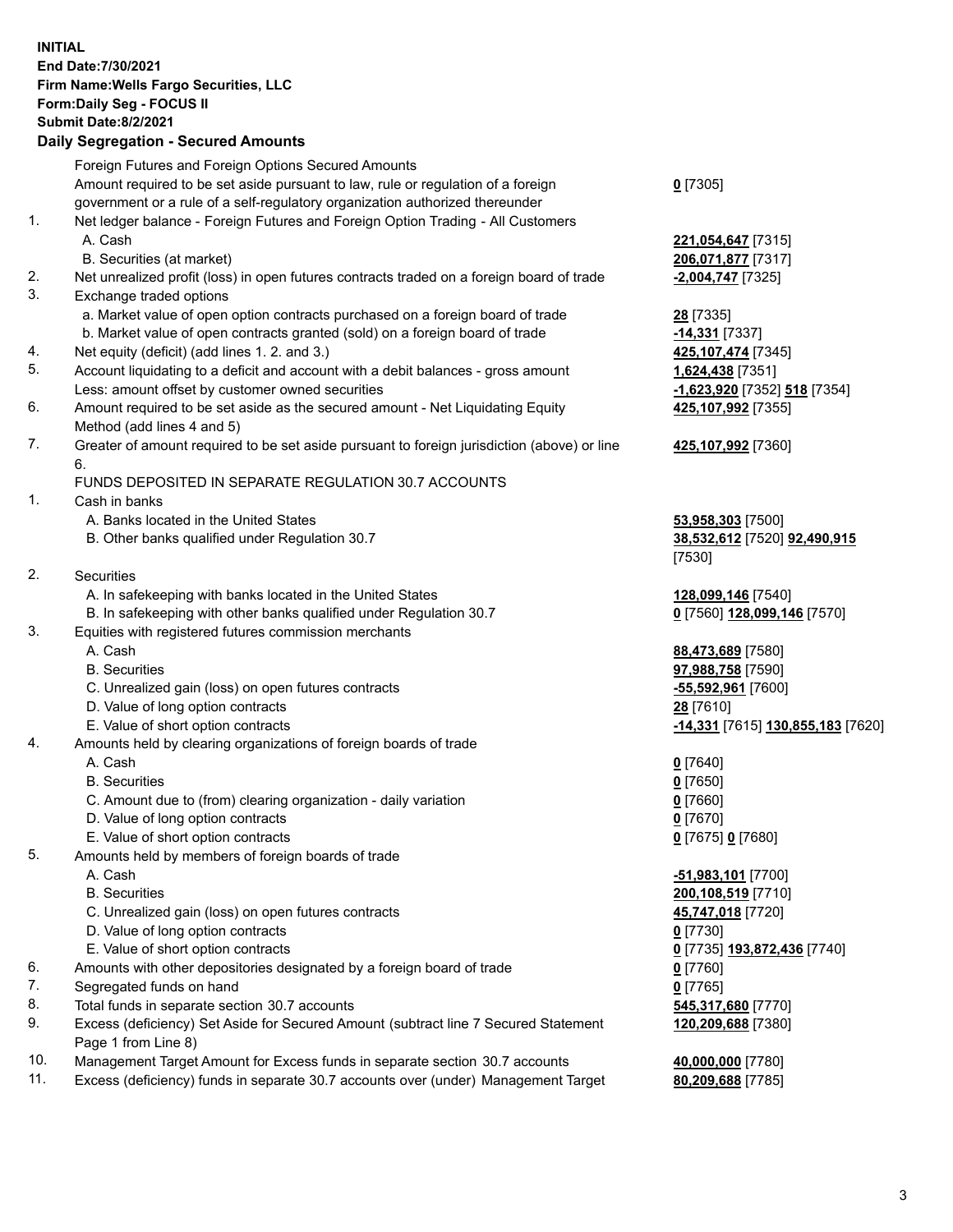|     | <b>INITIAL</b><br>End Date: 7/30/2021<br>Firm Name: Wells Fargo Securities, LLC<br>Form: Daily Seg - FOCUS II<br><b>Submit Date:8/2/2021</b><br>Daily Segregation - Segregation Statement |                                                  |
|-----|-------------------------------------------------------------------------------------------------------------------------------------------------------------------------------------------|--------------------------------------------------|
|     | SEGREGATION REQUIREMENTS(Section 4d(2) of the CEAct)                                                                                                                                      |                                                  |
| 1.  | Net ledger balance                                                                                                                                                                        |                                                  |
|     | A. Cash                                                                                                                                                                                   | 4,337,661,197 <sub>[7010]</sub>                  |
|     | B. Securities (at market)                                                                                                                                                                 | 1,971,969,606 [7020]                             |
| 2.  | Net unrealized profit (loss) in open futures contracts traded on a contract market                                                                                                        | -1,145,136,987 [7030]                            |
| 3.  | Exchange traded options                                                                                                                                                                   |                                                  |
|     | A. Add market value of open option contracts purchased on a contract market                                                                                                               | 1,312,592,559 [7032]                             |
|     | B. Deduct market value of open option contracts granted (sold) on a contract market                                                                                                       | -1,363,725,073 [7033]                            |
| 4.  | Net equity (deficit) (add lines 1, 2 and 3)                                                                                                                                               | 5,113,361,302 [7040]                             |
| 5.  | Accounts liquidating to a deficit and accounts with                                                                                                                                       |                                                  |
|     | debit balances - gross amount                                                                                                                                                             | 75,164,213 [7045]                                |
|     | Less: amount offset by customer securities                                                                                                                                                | <mark>-71,053,651</mark> [7047] 4,110,562 [7050] |
| 6.  | Amount required to be segregated (add lines 4 and 5)                                                                                                                                      | 5,117,471,864 [7060]                             |
|     | FUNDS IN SEGREGATED ACCOUNTS                                                                                                                                                              |                                                  |
| 7.  | Deposited in segregated funds bank accounts                                                                                                                                               |                                                  |
|     | A. Cash                                                                                                                                                                                   | 171,076,244 [7070]                               |
|     | B. Securities representing investments of customers' funds (at market)                                                                                                                    | 190,084,820 [7080]                               |
|     | C. Securities held for particular customers or option customers in lieu of cash (at<br>market)                                                                                            | 751,536,151 [7090]                               |
| 8.  | Margins on deposit with derivatives clearing organizations of contract markets                                                                                                            |                                                  |
|     | A. Cash                                                                                                                                                                                   | 2,029,734,971 [7100]                             |
|     | B. Securities representing investments of customers' funds (at market)                                                                                                                    | 1,090,328,679 [7110]                             |
|     | C. Securities held for particular customers or option customers in lieu of cash (at<br>market)                                                                                            | 1,220,433,455 [7120]                             |
| 9.  | Net settlement from (to) derivatives clearing organizations of contract markets                                                                                                           | 218,913,680 [7130]                               |
| 10. | Exchange traded options                                                                                                                                                                   |                                                  |
|     | A. Value of open long option contracts                                                                                                                                                    | 1,312,592,559 [7132]                             |
|     | B. Value of open short option contracts                                                                                                                                                   | -1,363,725,073 [7133]                            |
| 11. | Net equities with other FCMs                                                                                                                                                              |                                                  |
|     | A. Net liquidating equity                                                                                                                                                                 | $0$ [7140]                                       |
|     | B. Securities representing investments of customers' funds (at market)                                                                                                                    | $0$ [7160]                                       |
|     | C. Securities held for particular customers or option customers in lieu of cash (at<br>market)                                                                                            | $0$ [7170]                                       |
| 12. | Segregated funds on hand                                                                                                                                                                  | $0$ [7150]                                       |
| 13. | Total amount in segregation (add lines 7 through 12)                                                                                                                                      | 5,620,975,486 [7180]                             |
| 14. | Excess (deficiency) funds in segregation (subtract line 6 from line 13)                                                                                                                   | 503,503,622 [7190]                               |
| 15. | Management Target Amount for Excess funds in segregation                                                                                                                                  | 270,000,000 [7194]                               |
| 16. | Excess (deficiency) funds in segregation over (under) Management Target Amount<br><b>Excess</b>                                                                                           | 233,503,622 [7198]                               |